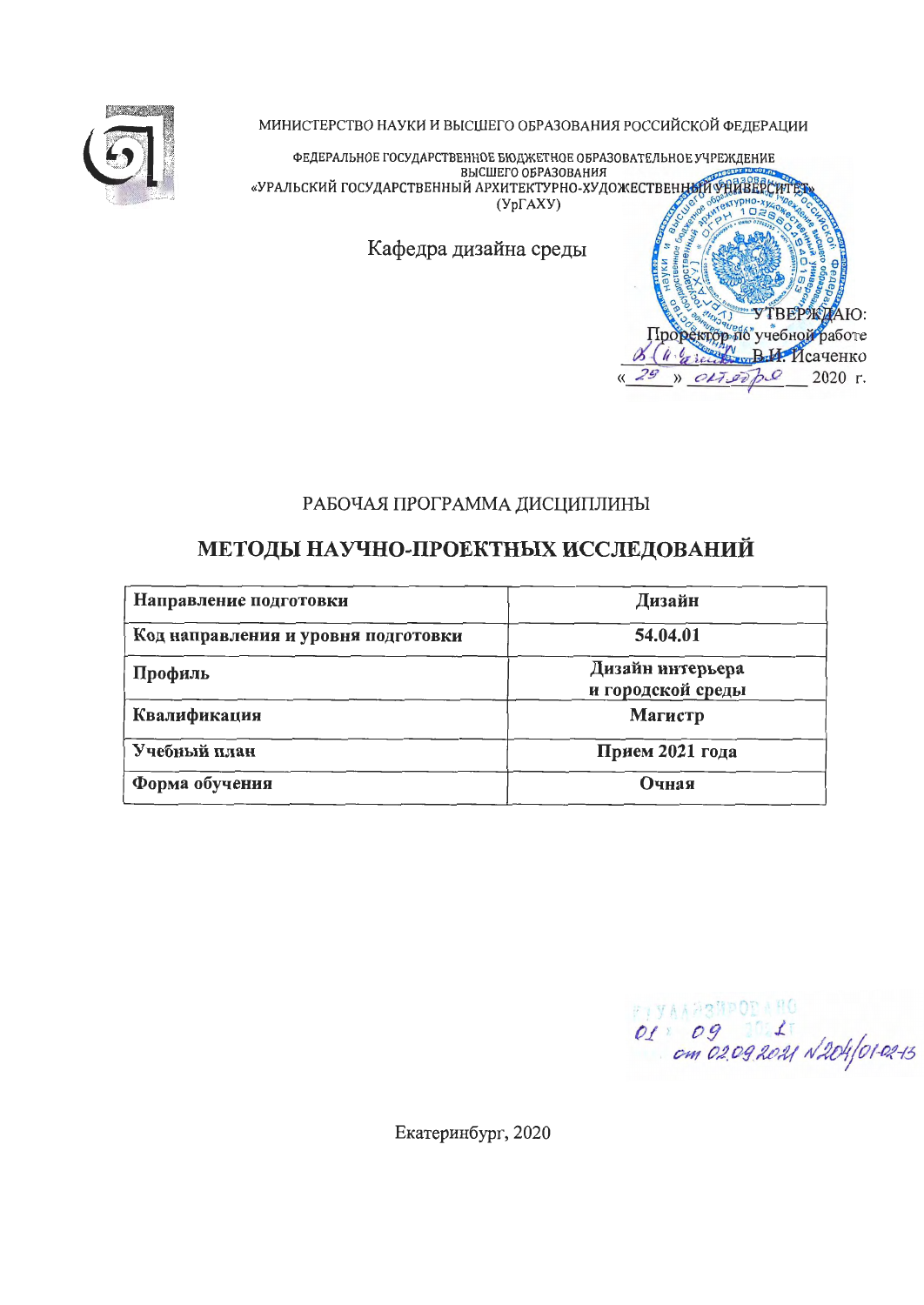### 1. ОБЩАЯ ХАРАКТЕРИСТИКА ДИСЦИПЛИНЫ

# МЕТОДЫ НАУЧНО-ПРОЕКТНЫХ ИССЛЕДОВАНИЙ

#### 1.1. Место дисциплины в структуре образовательной программы, связи с другими дисциплинами:

Дисциплина МЕТОДЫ НАУЧНО-ПРОЕКТНЫХ ИССЛЕДОВАНИЙ входит  $\mathbf{B}$ обязательную часть образовательной программы. Дисциплина базируется на знаниях и умениях, получаемых при изучении дисциплин: «Теория культуры, искусства и дизайна», «Современные проблемы дизайна и искусства», «История и методология дизайна», «Современные информационные технологии», «Творческие концепции современного средового дизайна», «Экологические проблемы средового дизайна».

Достигнутый в ходе изучения рассматриваемой дисциплины уровень профессиональной подготовки необходим для дальнейшего освоения дисциплины «Дизайн-проектирование», при проведении учебной практики «Научно исследовательская работа (получение первичных навыков научно-исследовательской работы)», практики производственной проектной и производственной преддипломной, при подготовке выпускной квалификационной работы.

#### 1.2. Краткий план построения процесса изучения дисциплины:

Процесс изучения дисциплины включает практические занятия и самостоятельную работу. Основные формы интерактивного обучения: проблемный семинар. В ходе изучения дисциплины студенты готовят доклады, статьи, рефераты.

Форма заключительного контроля при промежуточной аттестации-зачет с оценкой. Для проведения промежуточной аттестации по дисциплине создан фонд оценочных средств (представлен в п.8 настоящей программы). Оценка по дисциплине носит интегрированный характер, учитывающий результаты оценивания участия студентов в аудиторных занятиях, качества и своевременности выполнения заданий.

Процесс изучения дисциплины направлен на формирование элементов следующих компетенций в соответствии с ФГОС ВО и ОПОП ВО по направлению подготовки 54.04.01 Лизайн:  $Ta6$ 

|                          |                                   | 1 и VVIII ЦИ 1                                     |
|--------------------------|-----------------------------------|----------------------------------------------------|
| Категория<br>компетенций | Код и наименование<br>компетенций | Индикаторы достижения компетенций                  |
| Системное и              | УК-1. Способен                    | $YK-1.1$ .                                         |
| критическое              | осуществлять                      | знает основные методы критического анализа         |
| мышление                 | критический анализ                | проблемных ситуаций;                               |
|                          | проблемных ситуаций               | $YK-1.2$                                           |
|                          | на основе системного              | применения<br>системного<br>принципы<br>знает      |
|                          | подхода, вырабатывать             | подхода;                                           |
|                          | стратегию действий                | $YK-1.3$                                           |
|                          |                                   | умеет выявлять проблемные ситуации, используя      |
|                          |                                   | абстрактного<br>синтеза<br>анализа,<br>и<br>методы |
|                          |                                   | мышления;                                          |
|                          |                                   | $YK-1.4$                                           |
|                          |                                   | умеет осуществлять поиск решений проблемных        |
|                          |                                   | ситуаций на основе действий и опыта;               |
|                          |                                   | $YK-1.5$                                           |
|                          |                                   | умеет вырабатывать стратегию решения про-          |
|                          |                                   | блемной ситуации на основе системного подхода      |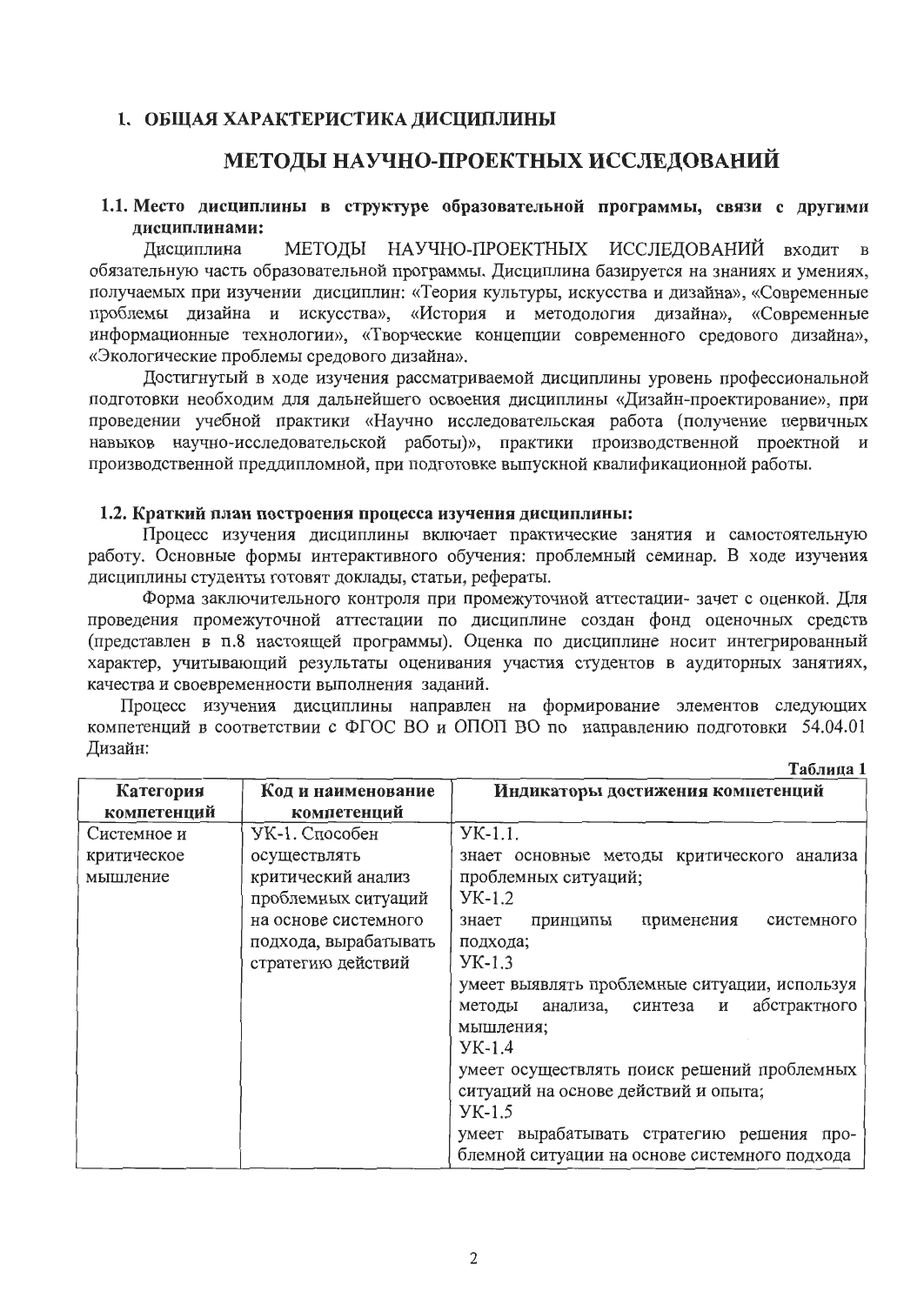| Научно-           | ОПК-2. Способен            | $OIIK-2.1$                                                  |
|-------------------|----------------------------|-------------------------------------------------------------|
| исследовательская | работать с научной         | знает методы и приемы работы с научной                      |
| деятельность      | литературой; собирать,     | литературой,<br>мультимедийными и интернет-                 |
|                   | анализировать и            | источниками;                                                |
|                   | обобщать результаты        | $OIIK-2.2$                                                  |
|                   | научных исследований;      | знает стандарты составления отчетов о научно-               |
|                   | оценивать полученную       | исследовательской работе;                                   |
|                   | информацию;                | $OIIK-2.3$                                                  |
|                   | выполнять отдельные        | научной<br>литературой;<br>работать<br>умеет<br>$\mathbf c$ |
|                   | виды работ при             | собирать,<br>анализировать<br>самостоятельно<br>и           |
|                   | проведении научных         | обобщать результаты научных исследований;                   |
|                   | исследований с             | $OIIK-2.4$                                                  |
|                   | применением                | умеет выполнять отдельные виды работ при                    |
|                   | современных научных        | исследований<br>научных<br>проведении<br>c                  |
|                   | методов;                   | применением современных научных методов;                    |
|                   | самостоятельно             | $OIIK-2.5$                                                  |
|                   | обучаться; приобретать     | научной<br>представлять<br>результаты<br>умеет              |
|                   | и использовать в           | деятельности в формате рефератов,<br>научных                |
|                   | практической               | и докладов, разделов<br>магистерской<br>статей              |
|                   | деятельности новые         | диссертации                                                 |
|                   | знания и умения;           |                                                             |
|                   | участвовать в научно-      |                                                             |
|                   | практических               |                                                             |
|                   | конференциях; делать       |                                                             |
|                   | доклады и сообщения        |                                                             |
| Проектная         | ОПК-3. Способен            | ОПК-3.1.                                                    |
| деятельность      | разрабатывать              | знает методы и<br>принципы концептуального                  |
|                   | концептуальную             | проектирования;                                             |
|                   | проектную идею;            | OIIK-3.2.                                                   |
|                   | синтезировать набор        | знает способы представления проектной идеи;                 |
|                   | возможных решений и        | ОПК-3.3.                                                    |
|                   | научно обосновать свои     | сформулировать<br>проектную<br>умеет грамотно               |
|                   | предложения при            | идею, концепцию и описать проектное решение;                |
|                   | проектировании             | ОПК-3.4.                                                    |
|                   | дизайн-объектов,           | умеет проектировать, моделировать,                          |
|                   | удовлетворяющих            | конструировать объекты, удовлетворяющие                     |
|                   | утилитарные и              | утилитарные и эстетические потребности                      |
|                   | эстетические               | человека;                                                   |
|                   | потребности человека       | $OIIK-3.5$                                                  |
|                   | (техника и                 | умеет подготовить презентацию проекта с учетом              |
|                   | оборудование,              | конкретных задач и целевых аудиторий                        |
|                   | транспортные средства,     | (заказчики, инвесторы, СМИ, профессиональное                |
|                   | интерьеры, среда,          | сообщество)                                                 |
|                   | полиграфия, товары         |                                                             |
|                   | народного<br>потребления); |                                                             |
|                   | выдвигать и                |                                                             |
|                   | реализовывать              |                                                             |
|                   |                            |                                                             |
|                   | креативные идеи            |                                                             |

Планируемый результат изучения дисциплины в составе названных компетенций: Готовность к саморазвитию, самореализации, использованию творческого потенциала, способность к системному пониманию художественно-творческих задач проекта, выбору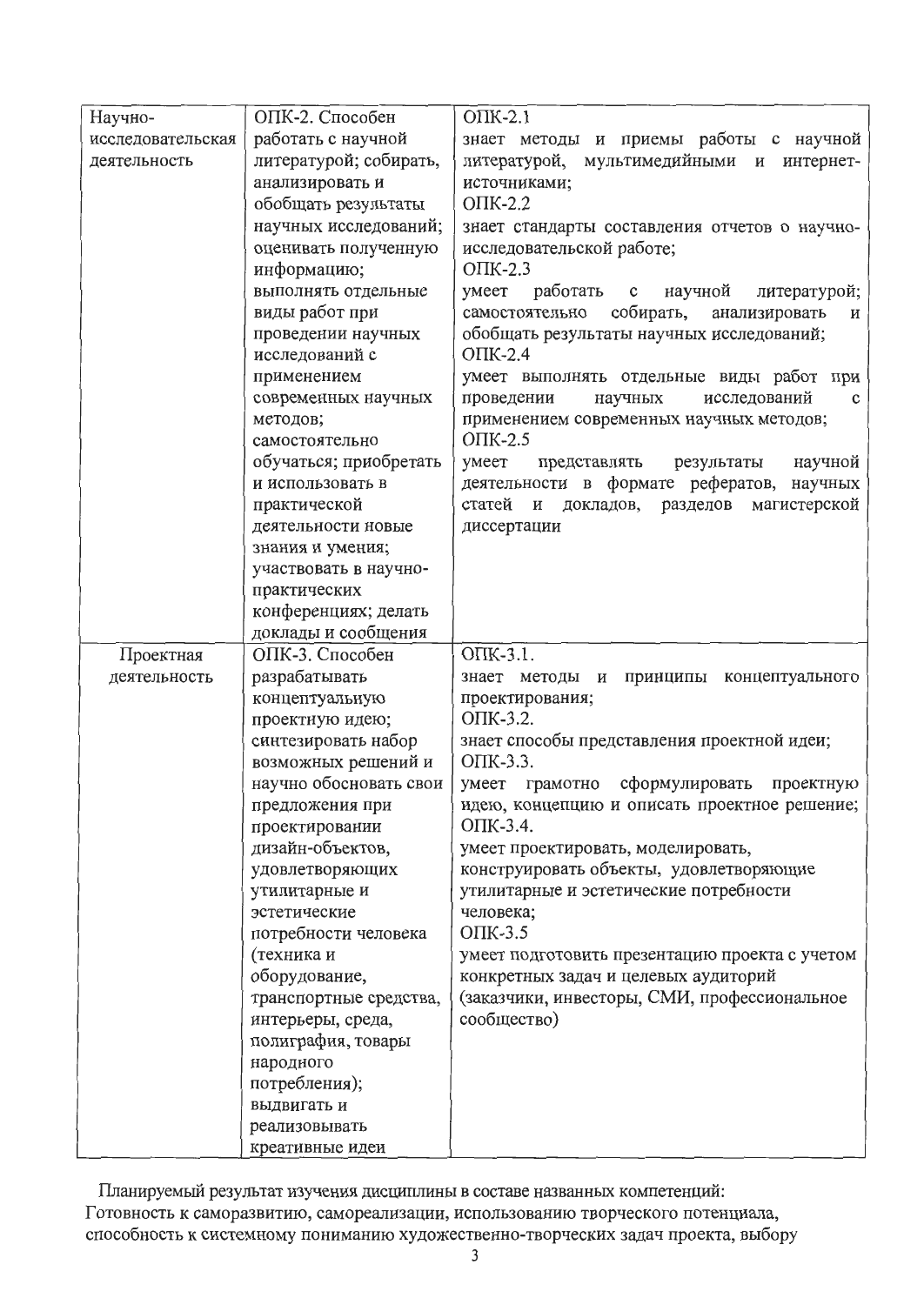необходимых методов исследования и творческого исполнения, связанных с конкретным дизайнерским решением, владение опытом публичных выступлений с докладами и сообщениями.

В результате изучения дисциплины обучающийся должен:

Знать и понимать: основные этапы и методы научного и проектного исследования.

#### Уметь:

а) применять знание и понимание методов научного и проектного исследования для решения проектных задач;

б) выносить суждения и оценки в отношении решения проектных задач и полученных результатов:

в) комментировать данные и результаты, связанные с областью изучения коллегам и преподавателю.

Демонстрировать навыки и опыт деятельности с использованием полученных знаний и навыков при осуществлении исследовательской и проектной деятельности.

 $\overline{a}$ 

|                         |                           |                |                                    |             |                                                 |                             |                              |                      |                            |                                      |                        |                       |                            |                         |                                       |                                       | Таблица 2                     |                                                                  |                                                   |
|-------------------------|---------------------------|----------------|------------------------------------|-------------|-------------------------------------------------|-----------------------------|------------------------------|----------------------|----------------------------|--------------------------------------|------------------------|-----------------------|----------------------------|-------------------------|---------------------------------------|---------------------------------------|-------------------------------|------------------------------------------------------------------|---------------------------------------------------|
|                         |                           |                |                                    |             | Аудиторные<br>Самостоятельная работа<br>занятия |                             |                              |                      |                            |                                      |                        |                       |                            |                         |                                       |                                       |                               |                                                                  |                                                   |
| По Семестрам            | единиц (з.е.)<br>Зачетных | (4ac)<br>Часов | <b>8CC20</b><br>Аудиторные занятия | 巨<br>Лекции | Практические занятия (ПЗ), Семинары             | виды занятий (Др)<br>Другие | Самостоятельная работа всего | Курсовой проект (КП) | (KP)<br>работа<br>Курсовая | (PIP)<br>Расчетно-графическая работа | рафическая работа (ГР) | Расчетная работа (PP) | $\widehat{\in}$<br>Реферат | (HP)<br>Домашняя работа | работа (эссе, клаузура)<br>Гворческая | работе<br>к контрольной<br>Подготовка | Подготовка к экзамену, зачету | занятий<br>Пругие виды самостоятельных<br>полготовка к занятиям) | Форма промежуточной агтестации по<br>дисциплине*. |
| 1                       | 4                         | 144            | 36                                 |             | 36                                              |                             | 108                          |                      |                            |                                      |                        |                       |                            |                         |                                       |                                       |                               | 108                                                              | 30                                                |
| $\overline{\mathbf{2}}$ | 4                         | 144            | 36                                 |             | 36                                              |                             | 108                          |                      |                            |                                      |                        |                       |                            |                         |                                       |                                       |                               | 108                                                              | 30                                                |
| 3                       | 2                         | 72             | 24                                 |             | 24                                              |                             | 48                           |                      |                            |                                      |                        |                       |                            |                         |                                       |                                       |                               | 48                                                               | 30                                                |
| Ит<br><b>ОГО</b>        | 10                        | 360            | 96                                 |             | 96                                              |                             | 264                          |                      |                            |                                      |                        |                       |                            |                         |                                       |                                       |                               | 264                                                              |                                                   |

#### 1.4. Объем дисциплины

\*Зачет с оценкой - 30, Зачет-Зач, Экзамен - Экз, Курсовые проекты - КП, Курсовые работы - КР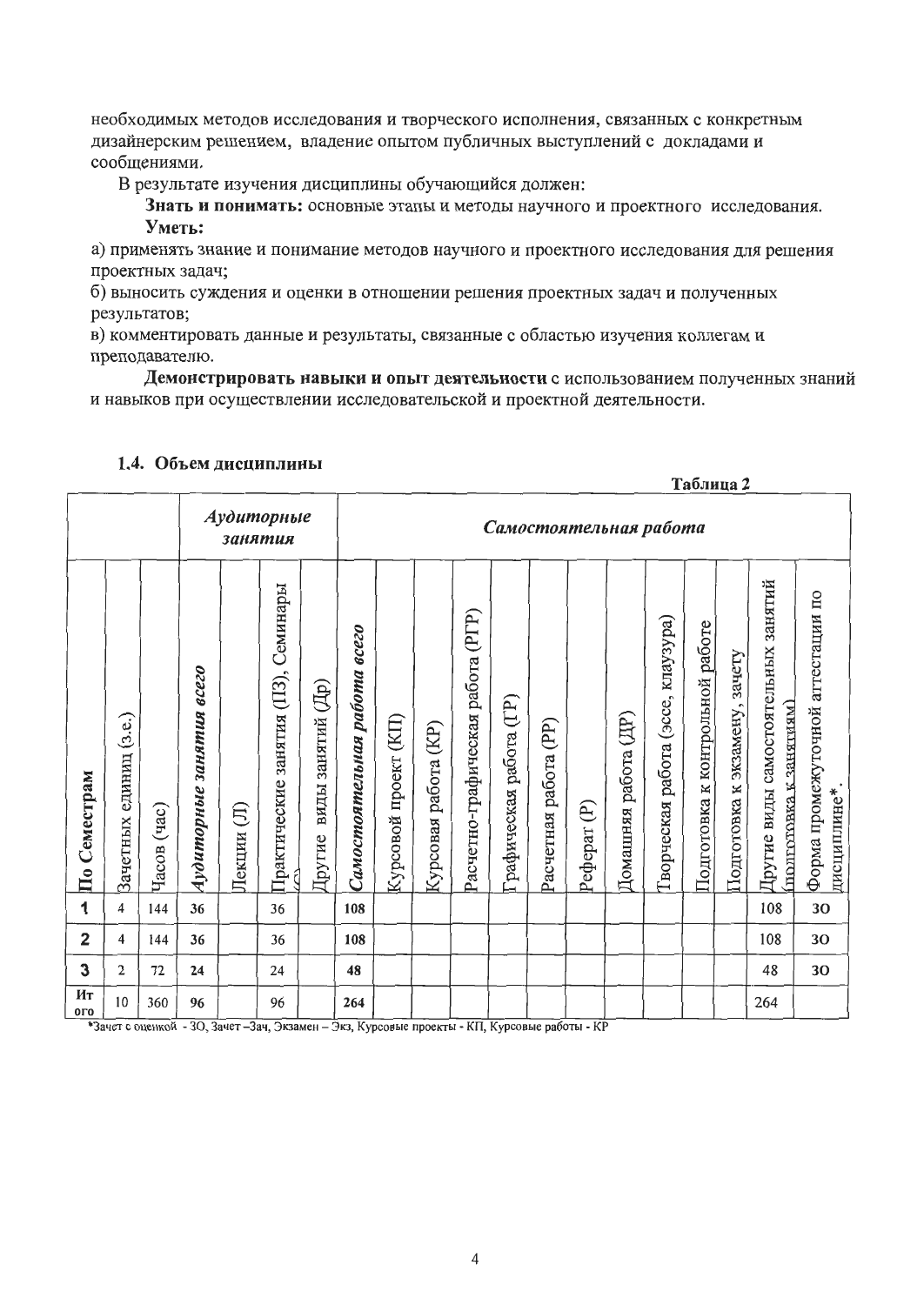# 2. СОДЕРЖАНИЕ ДИСЦИПЛИНЫ

|                | Таблица 3                                                                                                                                                                                                              |
|----------------|------------------------------------------------------------------------------------------------------------------------------------------------------------------------------------------------------------------------|
| Код<br>раздела | Раздел, тема, содержание дисциплины*                                                                                                                                                                                   |
| P.1            | Определение темы выпускной квалификационной работы                                                                                                                                                                     |
|                | Тема 1.1. Выявление направления работы магистранта                                                                                                                                                                     |
|                | Тема 1.2. Предварительное формулирование проблемы, темы, цели и задач<br>исследования                                                                                                                                  |
|                | Тема 1.3. Поиск литературы, изучение литературы, написание реферативного<br>обзора литературы                                                                                                                          |
| P.2            | Проблематизация                                                                                                                                                                                                        |
|                | Тема 2.1. Анализ литературы. Анализ аналогов                                                                                                                                                                           |
|                | Тема 2.2. Определение и формулировка проблем в заявленном направлении<br>исследования. Определение целей и задач исследования                                                                                          |
|                | Тема 2.3. Написание раздела «Актуальность» к предварительной версии ВКР.<br>Определение структуры магистерской диссертации.                                                                                            |
| P.3            | Разработка научной гипотезы                                                                                                                                                                                            |
|                | Тема 3.1 Анализ мировых тенденций в сфере интеграции средовых систем.<br>Тема 3.2. Анализ аналогов и новейших используемых технологий.<br>Тема 3.3 Формулировка научной и проектной гипотезы.                          |
| P.4            | Планирование исследования                                                                                                                                                                                              |
|                | Тема 4.1. Определение границ исследования.<br>Тема 4.2. Выбор методов исследования<br>Тема 4.3. Составление структуры-плана исследования и рабочего плана-<br>графика.                                                 |
|                | Тема 4.4. Написание предварительной версии раздела «Введения» к выпускной<br>квалификационной работе.                                                                                                                  |
| P.5            |                                                                                                                                                                                                                        |
|                | Проведение исследования<br>Тема 5.1. Проведение исследований. Обобщение и представление полученных<br>результатов в форме публичного доклада.<br>Тема 5.2. Написание автореферата к выпускной квалификационной работе. |
| P.6            | Презентация<br>Представление результатов исследований в текстовой форме (автореферат и<br>аналитическая часть раздела выпускной квалификационной работы) и в<br>графической форме (электронная презентация).           |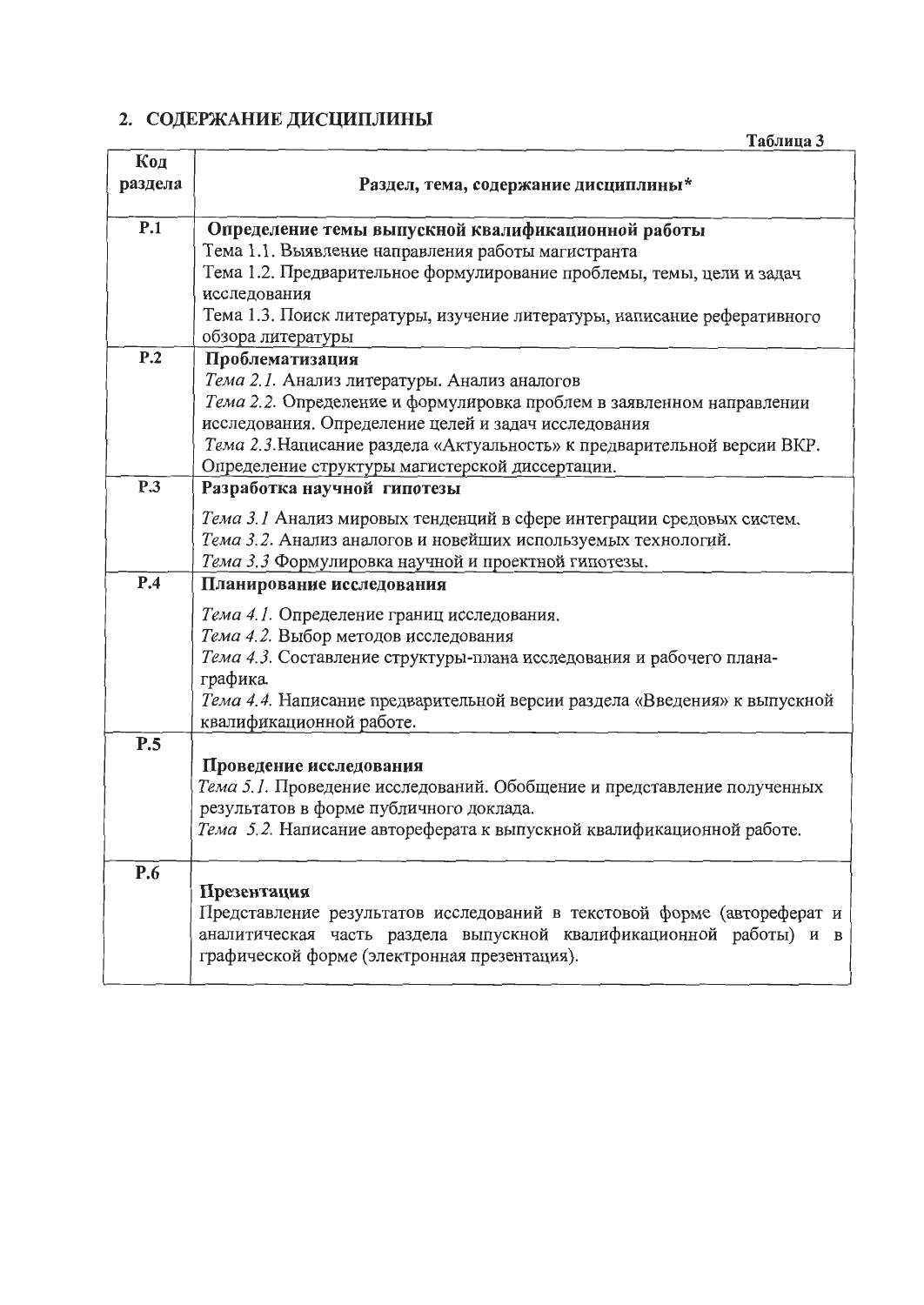# 3. РАСПРЕДЕЛЕНИЕ УЧЕБНОГО ВРЕМЕНИ

#### 3.1 Распределение аудиторных занятий и самостоятельной работы по разделам дисциплины  $\mathbf{E} \cdot \mathbf{E}$

|                |                    |                            |              |        |                                     |                                                      |                             | Таблица 4                                                              |  |
|----------------|--------------------|----------------------------|--------------|--------|-------------------------------------|------------------------------------------------------|-----------------------------|------------------------------------------------------------------------|--|
|                |                    |                            |              |        | Аудиторные занятия<br>(часы)        |                                                      |                             |                                                                        |  |
| Семестр        | семестра<br>Неделя | Раздел<br>дисциплины, тема | <b>BCETO</b> | Лекции | Практ.<br>занятия,<br>семина-<br>ры | из них<br>в форме<br>практи-<br>ческой<br>подготовки | Самост.<br>работа<br>(часы) | Оценочные<br>средства текущего<br>контроля<br>успеваемости             |  |
|                | $1 - 2$            | Раздел 1                   | 16           |        | 4                                   |                                                      | 12                          | Задание:<br>реферативный обзор                                         |  |
| 1              | $3 - 4$            | Раздел 1                   | 16           |        | 4                                   |                                                      | 12                          | Клаузуры                                                               |  |
|                | $5 - 6$            | Раздел 1                   | 16           |        | $\overline{4}$                      |                                                      | 12                          |                                                                        |  |
|                | $7 - 15$           | Раздел 2                   | 72           |        | 18                                  |                                                      | 54                          | Клаузура                                                               |  |
|                | $16 - 18$          | Раздел 2                   | 24           |        | 6                                   |                                                      | 18                          | Задание: структура<br>исследования,<br>научная и проектная<br>гипотеза |  |
|                |                    | Итого за 1 семестр:        | 144          |        | 36                                  |                                                      | 108                         | Зачет с оценкой                                                        |  |
| $\overline{2}$ | $1 - 2$            | Раздел 3                   | 16           |        | 4                                   |                                                      | 12                          | Задание: раздел<br>«Актуальность ВКР».<br>Доклад                       |  |
|                | $3 - 4$            | Раздел 3                   | 16           |        | 4                                   |                                                      | 12                          | Статья                                                                 |  |
|                | $5 - 6$            | Раздел 3                   | 16           |        | 4                                   |                                                      | 12                          | Рецензия                                                               |  |
|                | $7 - 15$           | Раздел 4                   | 72           |        | 18                                  |                                                      | 54                          | Задание: введение к<br><b>BKP</b><br>Выступление на<br>конференции     |  |
|                | $16 - 18$          | Раздел 4                   | 24           |        | 6                                   |                                                      | 18                          | Описание работы                                                        |  |
|                |                    | Итого за 2 семестр:        | 144          |        | 36                                  |                                                      | 108                         | Зачет с оценкой                                                        |  |
|                | $1 - 3$            | Раздел 5                   | 24           |        | 6                                   |                                                      | 12                          | Задание: подготовка<br>исслед.части ВКР                                |  |
| 3              | $4 - 6$            | Раздел 5                   | 24           |        | 6                                   |                                                      | 12                          | Автореферат                                                            |  |
|                | $7 - 12$           | Раздел 6                   | 24           |        | 12                                  |                                                      | 24                          | Задание: презентация                                                   |  |
|                |                    | Итого за 3<br>семестр:     | 72           |        | 24                                  |                                                      | 48                          | Зачет с оценкой                                                        |  |

# 3.2 Другие виды занятий

Участие в научных конференциях «Современные проблемы архитектуры и дизайна».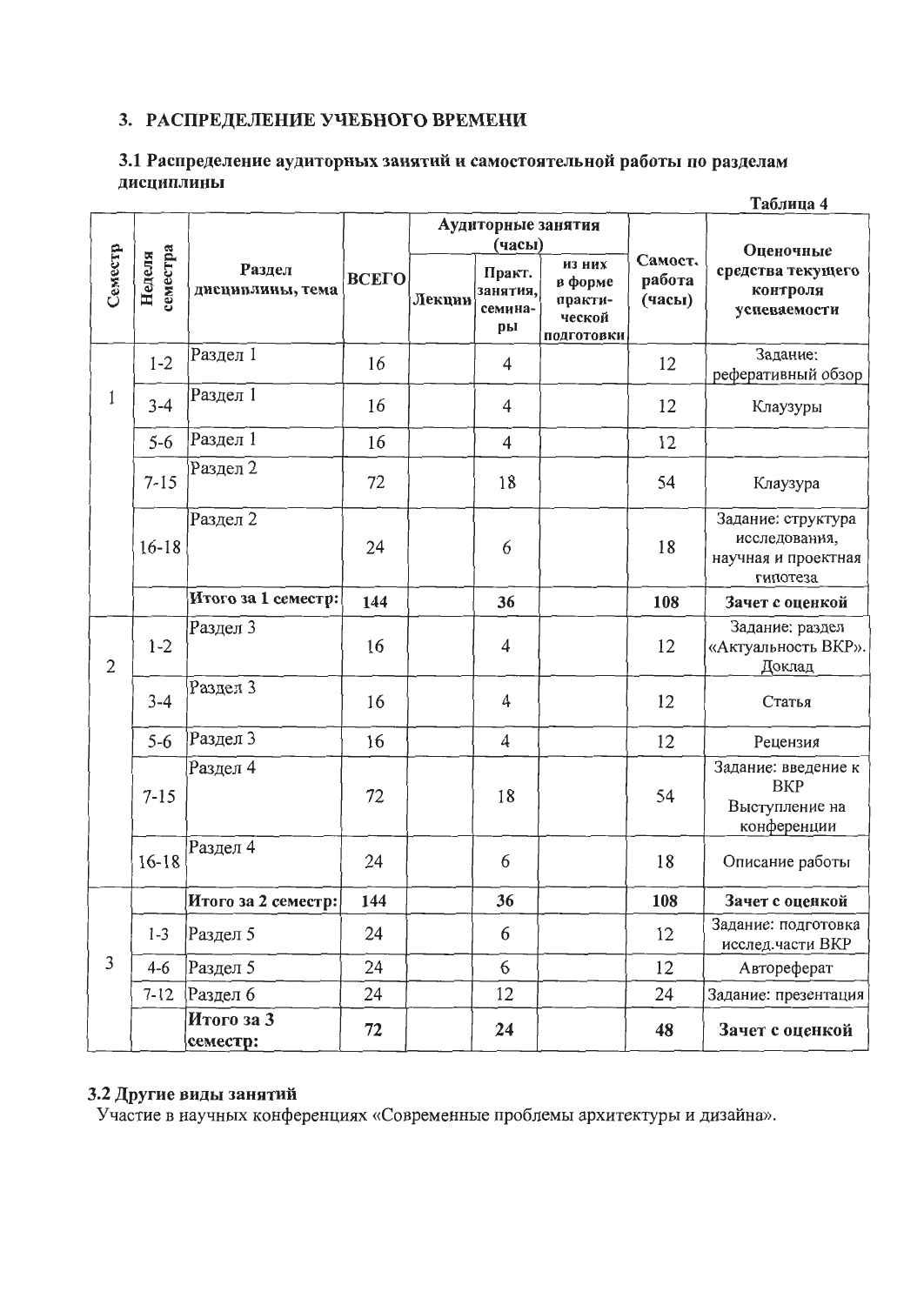### 3.3 Мероприятия самостоятельной работы и текущего контроля

### 3.3.1 Примерный перечень тем рефератов (эссе, творческих работ)

Тема реферата определяется в зависимости от выбранной темы ВКР.

### 3.3.2 Примерная тематика клаузур

Клаузура № 1. Целеполагание: формулировка цели предполагаемого исследования, четкая адресность НИР, ориентация на реальный социокультурный контекст. Клаузура № 2. Составные части среды выбранной для исследования. Предметное наполнение среды (антропогенные объекты).

# 4. ПРИМЕНЯЕМЫЕ ТЕХНОЛОГИИ ОБУЧЕНИЯ

|                                           |                              |            |                                |           |                        |                              |                                |                     |                       |                                                                                     |                                       |                                                                    |                                              | Таблица 5                                        |                        |
|-------------------------------------------|------------------------------|------------|--------------------------------|-----------|------------------------|------------------------------|--------------------------------|---------------------|-----------------------|-------------------------------------------------------------------------------------|---------------------------------------|--------------------------------------------------------------------|----------------------------------------------|--------------------------------------------------|------------------------|
|                                           | Активные методы обучения     |            |                                |           |                        |                              |                                |                     |                       |                                                                                     |                                       | Дистанционные образовательные<br>технологии и электронное обучение |                                              |                                                  |                        |
| Код<br>раздела,<br>темы<br>дисципли<br>ны | тестирование<br>Компьютерное | Кейс-метод | игра<br>ролевая<br>Деловая или | Портфолио | команде<br>≃<br>Работа | Метод развивающей кооперации | система<br>Балльно-рейтинговая | статьи<br>Написание | рецензии<br>Написание | электронного обучения Moodle<br>Электронные учебные курсы,<br>размешенные в системе | Виртуальные практикумы и<br>гренажеры | Вебинары и видеоконференции                                        | web-конференции и<br>семинары<br>Асинхронные | разработка<br>работа и<br>контента<br>Совместная | Участие в конференциях |
| P.1                                       |                              |            |                                | $+$       |                        |                              |                                | $^{+}$              | $^{+}$                | $+$                                                                                 |                                       |                                                                    |                                              |                                                  | $^{+}$                 |
| P.2                                       |                              |            |                                | $^{+}$    |                        |                              |                                | $^{+}$              | $^{+}$                | $^{+}$                                                                              |                                       |                                                                    |                                              |                                                  | $^{+}$                 |
| P.3                                       |                              |            |                                | $+$       |                        |                              |                                | $^{+}$              | $^{+}$                | $^{+}$                                                                              |                                       |                                                                    |                                              |                                                  | $^{+}$                 |
| P.4                                       |                              |            |                                | $^{+}$    |                        |                              |                                | $^{+}$              | $^{+}$                | $^{+}$                                                                              |                                       |                                                                    |                                              |                                                  |                        |

# 5. УЧЕБНО-МЕТОДИЧЕСКОЕ И ИНФОРМАЦИОННОЕ ОБЕСПЕЧЕНИЕ ДИСЦИПЛИНЫ

### 5.1. Рекомендуемая литература

### 5.1.1. Основная литература

- 1. Шкляр, М.Ф. Основы научных исследований: учебное пособие / М.Ф. Шкляр. М.: Дашков и К°, 2017. - 208 с. –Режим доступа: http://biblioclub.ru/index.php?page=book&id=450782
- 2. Горелов Н.А. Методология научных исследований: для бакалавриата и магистратуры / Н. А. Горелов, Д. В. Круглов; С.-Петерб. гос. экон. ун-т. - М.: Юрайт, 2015. - 292 с.
- 3. Янковская, Ю. С. Архитектурное проектирование и исследования в магистратуре [Текст]: учеб. пособие / Ю. С. Янковская; Урал. гос. архитектурно-художеств. акад. - Екатеринбург: Архитектон, 2014. - 52 с. : ил.

# 5.1.2. Дополнительная литература

- 1. Архитектурно-дизайнерское проектирование. Основы теории (средовой подход): учебник / [Моск. архитектур. ин-т]. - М. : Архитектура-С, 2009. - 408 с.
- 2. Архитектурно-дизайнерское проектирование. Генерирование проектной идеи: основы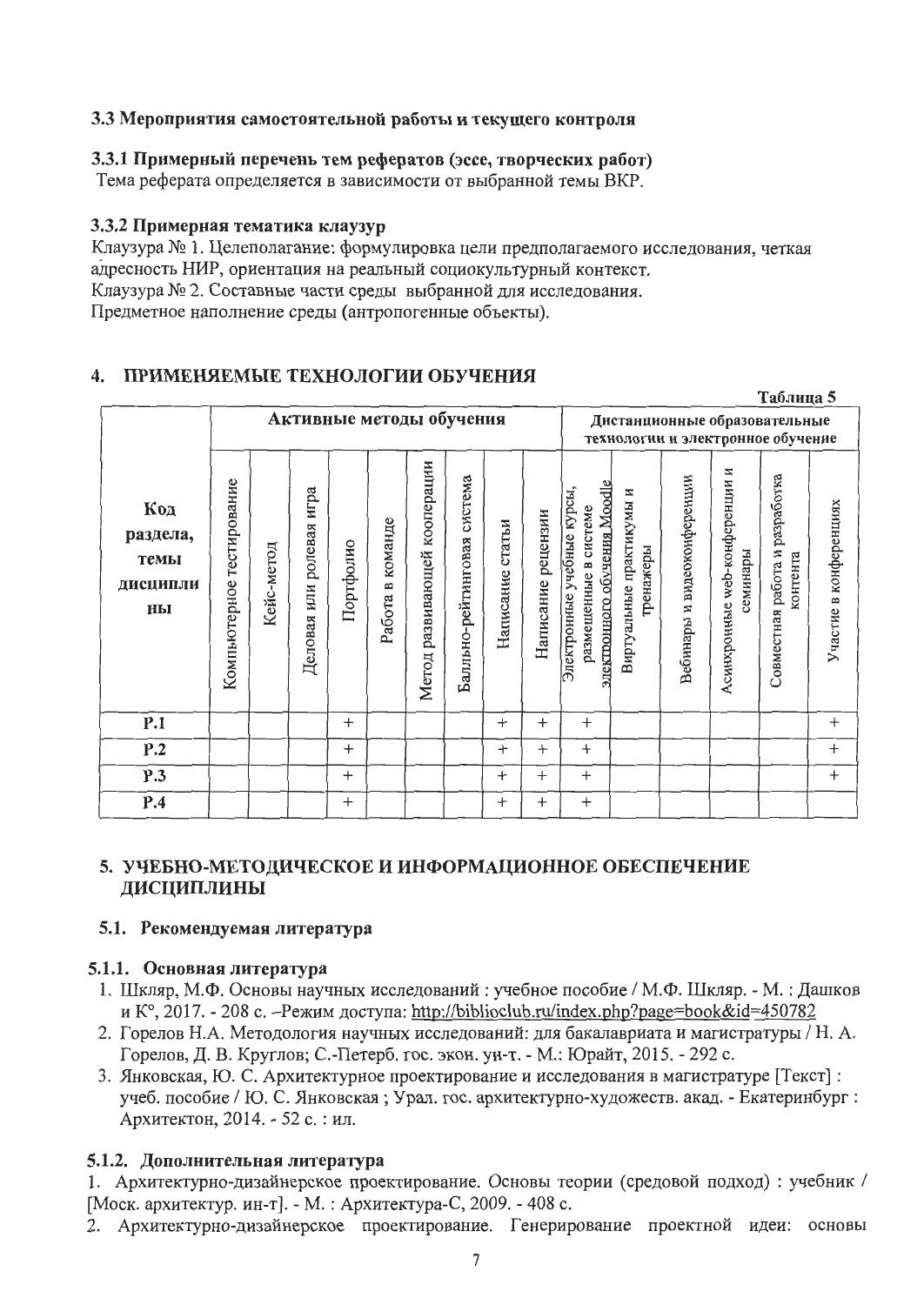методологии: учеб. пособие / В. Т. Шимко [и др.]. - М.: Архитектура-С, 2016. - 248 с.

3. Бхаскаран Л. Дизайн и время. Стили и направления в современном искусстве и архитектуре. -М.: Арт- Родник, 2005

4. Ковешникова Н.А. Дизайн: история и теория. Учебное пособие, Мю: Омега-Л, 2009. - 224 с.

5. Эргодизайн промышленных изделий и предметно-пространственной среды: учебное пособие под редакцией Кулайкина В.И., М.: ВЛАДОС, 2009. - 312 с.

6. Иовлев, В.И. Архитектурное проектирование: формирование пространства: учебник / В.И. Иовлев. - Екатеринбург : Архитектон, 2016. - 233 с. - Режим доступа:

http://biblioclub.ru/index.php?page=book&id=455446

7. Архитектурно-ландшафтный дизайн: теория и практика: [учебное пособие] / Г. А. Потаев [и др.]; под общ. ред. Г. А. Потаева. - М.: Форум, 2013. - 320 с.

### 5.2. Учебно-методическое обеспечение для самостоятельной работы

Горелов Н.А. Методология научных исследований: для бакалавриата и магистратуры / Н.А. Горелов, Д. В. Круглов; С.-Петерб. гос. экон. ун-т. - М.: Юрайт, 2015. - 292 с.

#### 5.3. Перечень информационных технологий, используемых при осуществлении образовательного процесса по дисциплине, включая перечень программного обеспечения и информационных справочных систем\*

### 5.3.1 Перечень программного обеспечения

#### Таблица 6 Источник Доступность для Тип ПО Название студентов Прикладное ПО/ Доступно Microsoft Office Лицензионная программа Офисный пакет в компьютерном классе и в аудиториях для самостоятельной работы УрГАХУ

### 5.3.2 Базы данных и информационные справочные системы

- Университетская библиотека. Режим доступа: http://biblioclub.ru/

- Справочная правовая система «КонсультантПлюс». Режим доступа: http://www.consultant.ru/
- Справочная правовая система «Гарант». Режим доступа: http://garant.ru

- Научная электронная библиотека. Режим доступа: https://elibrary.ru/

- Электронно-библиотечная система «ZNANIUM.COM». Режим доступа:

- Электронная библиотечная система «ЭБС ЮРАЙТ». Режим доступа: http:// znanium.com https://biblio-online.ru/

- Электронно-библиотечная система Издательства Лань (ЭБС). Режим доступа: https://e.lanbook.com/

Реферативная база данных рецензируемой литературы Scopus. Режим доступа: https://www.scopus.com

Политематическая реферативно-библиографическая и наукометрическая (библиометрическая) база данных Web of Science. Режим доступа: http://.webofknowledge.com

### 5.4. Электронные образовательные ресурсы

Электронный учебный курс Методы научно-проектных исследований. Режим доступа: https://moodle.usaaa.ru/course/view.php?id=360

https://moodle.usaaa.ru/course/view.php?id=361

https://moodle.usaaa.ru/course/view.php?id=362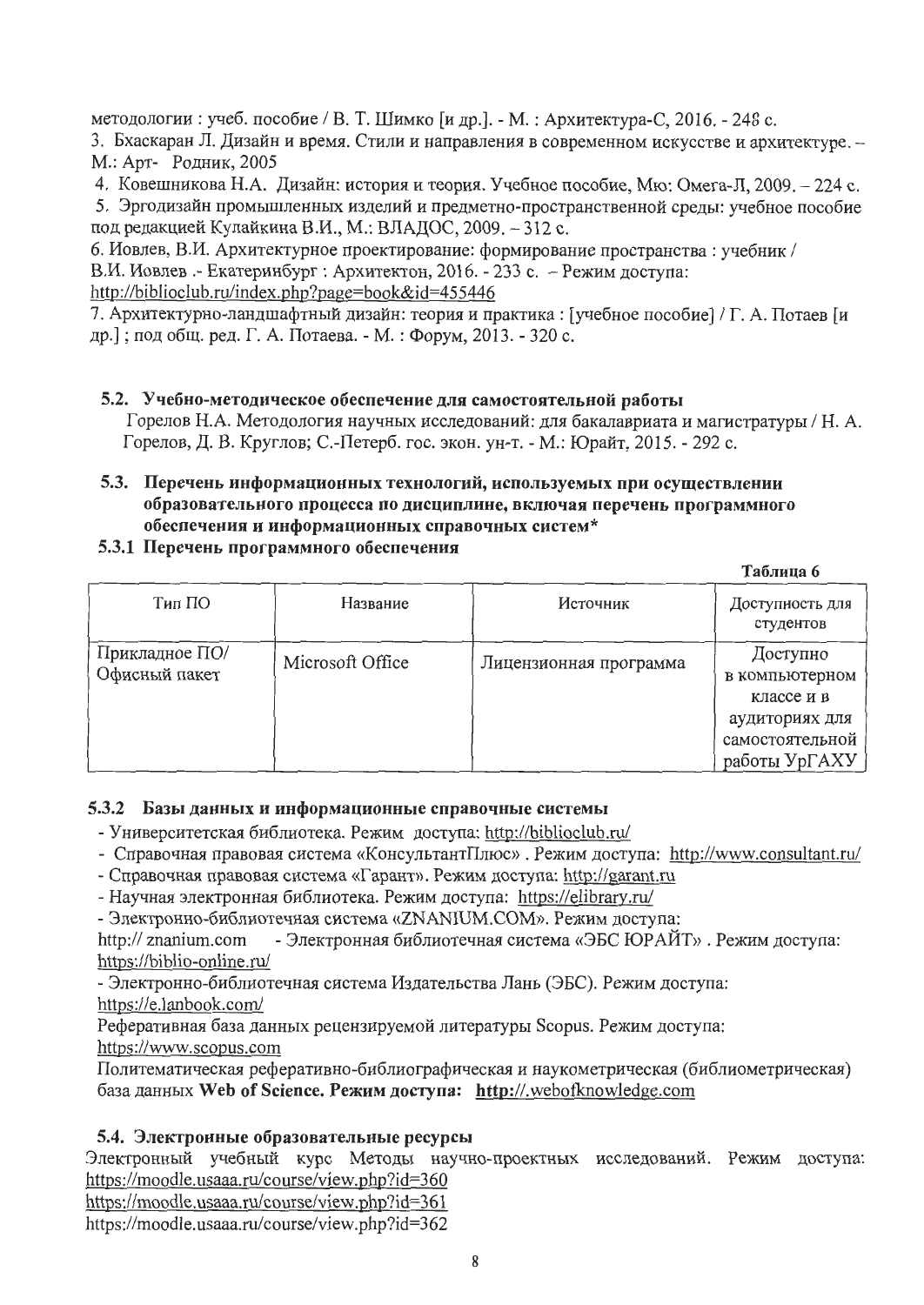http://architektonika.ru/ http://www.dezeen.com/ http://style-files.com/ http://peopleofdesign.ru/ http://designeast.eu/ http://www.archdaily.com/ http://www.djournal.com.ua/ http://www.som.com/ http://www.novate.ru/ http://www.magazindomov.ru/ http://www.designboom.com/ http://news.architecture.sk/ http://inhabitat.com/architecture/ http://www.big.dk/#projects .http://www.olsonkundigarchitects.com/

# 6. МЕТОДИЧЕСКИЕ УКАЗАНИЯ ДЛЯ ОБУЧАЮЩИХСЯ ПО ОСВОЕНИЮ ДИСЦИПЛИНЫ

Студент обязан:

1) знать:

- график учебного процесса по дисциплине (календарный план аудиторных занятий и планграфик самостоятельной работы);
- порядок формирования итоговой оценки по дисциплине;  $\overline{\phantom{0}}$ (преподаватель на первом занятии по дисциплине знакомит студентов с перечисленными организационно-методическими материалами);
- 2) посещать все виды аудиторных занятий (преподаватель контролирует посещение всех видов занятий), вести самостоятельную работу по дисциплине, используя литературу, рекомендованную в рабочей программе дисциплины и преподавателем (преподаватель передает список рекомендуемой литературы студентам);
- 3) готовиться и активно участвовать в аудиторных занятиях, используя рекомендованную литературу и методические материалы;
- 4) своевременно и качественно выполнять все виды аудиторных и самостоятельных работ, предусмотренных графиком учебного процесса по дисциплине (преподаватель ведет непрерывный мониторинг учебной деятельности студентов);
- 5) в случае возникновения задолженностей по текущим работам своевременно до окончания семестра устранить их, выполняя недостающие или исправляя не зачтенные работы, предусмотренные графиком учебного процесса (преподаватель на основе данных мониторинга учебной деятельности своевременно предупреждает студентов о возникших задолженностях и необходимости их устранения).

# 7. МАТЕРИАЛЬНО-ТЕХНИЧЕСКОЕ ОБЕСПЕЧЕНИЕ ДИСЦИПЛИНЫ

Для проведения занятий используется аудитория, соответствующая количеству студентов и оборудованная учебной мебелью (парты или учебные столы и стулья, экран, проектор, компьютер, доска).

# 8. ФОНД ОЦЕНОЧНЫХ СРЕДСТВ ДЛЯ ПРОВЕДЕНИЯ ПРОМЕЖУТОЧНОЙ **АТТЕСТАЦИИ**

Фонд оценочных средств предназначен для оценки:

- 1) соответствия фактически достигнутых каждым студентом результатов изучения дисциплины результатам, запланированным в формате дескрипторов «знать, уметь, иметь навыки» (п.1.4) и получения интегрированной оценки по дисциплине;
- 2) уровня формирования элементов компетенций, соответствующих этапу изучения лисциплины.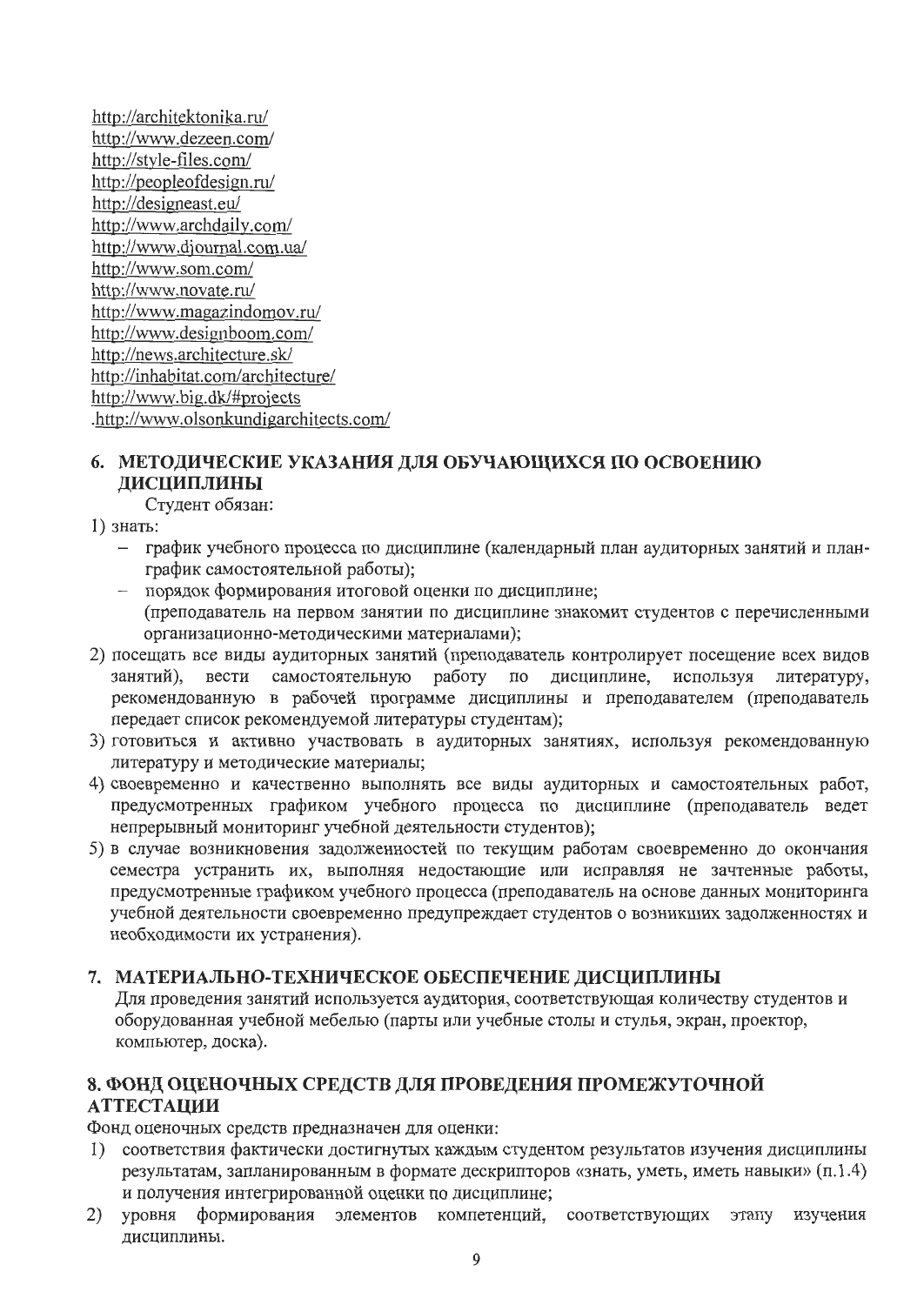#### **ОЦЕНИВАНИЯ РЕЗУЛЬТАТОВ** КОНТРОЛЬНО-ОЦЕНОЧНЫХ 8.1. **КРИТЕРИИ** ПРОМЕЖУТОЧНОЙ **МЕРОПРИЯТИЙ ТЕКУЩЕЙ** И **АТТЕСТАЦИИ**  $\Pi$ <sup>O</sup> ДИСЦИПЛИНЕ

8.1.1. Уровень формирования элементов компетенций, соответствующих этапу изучения дисциплины, оценивается с использованием следующих критериев и шкалы оценок\*:

|                      | Критерии                                  |                     |  |  |  |  |
|----------------------|-------------------------------------------|---------------------|--|--|--|--|
| Оценка по дисциплине | Уровень освоения элементов<br>компетенций |                     |  |  |  |  |
| Отлично              |                                           | Высокий             |  |  |  |  |
| Хорошо               | Зачтено                                   | Повышенный          |  |  |  |  |
| Удовлетворительно    |                                           | Пороговый           |  |  |  |  |
| Неудовлетворительно  | Не зачтено                                | Элементы не освоены |  |  |  |  |

\*) описание критериев см. Приложение 1.

8.1.2. Промежуточная аттестация по дисциплине представляет собой комплексную оценку, определяемую уровнем выполнения всех запланированных контрольно-оценочных мероприятий (КОМ). Используемый набор КОМ имеет следующую характеристику:

|                 |                                    | Таблица 7                |
|-----------------|------------------------------------|--------------------------|
| No<br>$\pi/\pi$ | Форма КОМ                          | Состав КОМ               |
|                 | Посещение аудиторных занятий       |                          |
|                 | Выполнение этапов исследования     | 6 этапов (задания)       |
|                 | Выполнение клаузур                 | 2 задания                |
| 4               | Зачет с оценкой (1, 2, 3 семестры) | Выполнение всех<br>работ |

Характеристика состава заданий КОМ приведена в разделе 8.3.

8.1.3. Оценка знаний, умений и навыков, продемонстрированных студентами при выполнении отдельных контрольно-оценочных мероприятий и оценочных заданий, входящих в их состав, осуществляется с применением следующей шкалы оценок и критериев:

| Уровни оценки<br>достижений<br>студента (оценки) | Критерии<br>для определения уровня достижений<br>Выполненное оценочное задание:                  | Шкала оценок              |  |  |
|--------------------------------------------------|--------------------------------------------------------------------------------------------------|---------------------------|--|--|
| <b>Высокий</b> (B)                               | соответствует требованиям*, замечаний нет                                                        | Отлично (5)               |  |  |
| Средний (С)                                      | соответствует требованиям*, имеются<br>замечания, которые не требуют<br>обязательного устранения | Хорошо $(4)$              |  |  |
| Пороговый (П)                                    | не в полной мере соответствует<br>требованиям*, есть замечания                                   | Удовлетворительно         |  |  |
| Недостаточный (Н)                                | не соответствует требованиям*, имеет<br>существенные ошибки, требующие<br>исправления            | Неудовлетворительно       |  |  |
| $H$ ет результата $(O)$                          | не выполнено или отсутствует                                                                     | Оценка не<br>выставляется |  |  |

\*) Требования и уровень достижений студентов (соответствие требованиям) по каждому контрольно-оценочному мероприятию определяется с учетом критериев, приведенных в Приложении 1.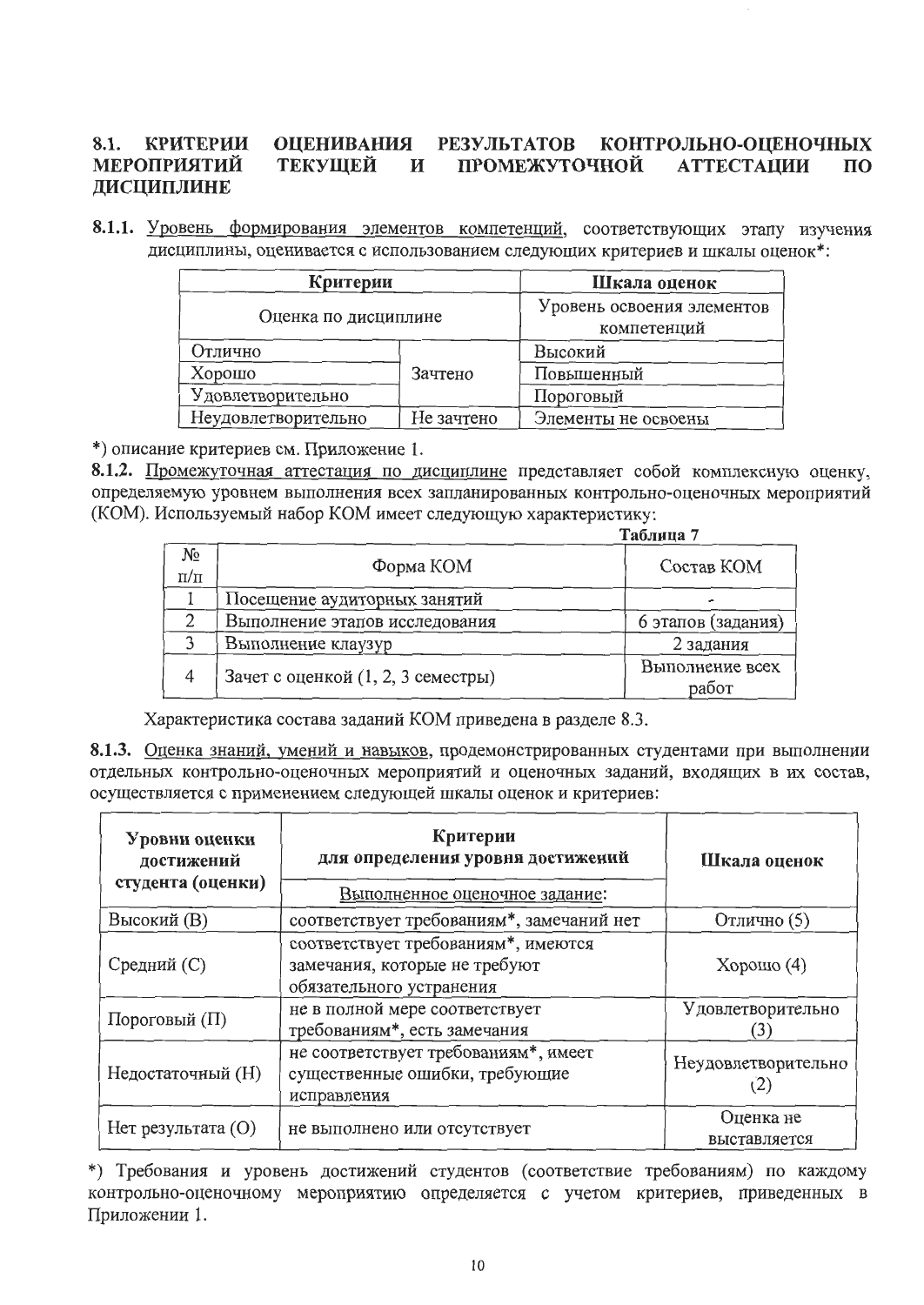# 8.2. КРИТЕРИИ ОЦЕНИВАНИЯ РЕЗУЛЬТАТОВ ПРОМЕЖУТОЧНОЙ АТТЕСТАЦИИ ПРИ ИСПОЛЬЗОВАНИИ НЕЗАВИСИМОГО ТЕСТОВОГО КОНТРОЛЯ

При проведении независимого тестового контроля как формы промежуточной аттестации применяется методика оценивания результатов, предлагаемая разработчиками тестов.

# 8.3 ОЦЕНОЧНЫЕ СРЕДСТВА ДЛЯ ПРОВЕДЕНИЯ ТЕКУЩЕЙ И ПРОМЕЖУТОЧНОЙ **АТТЕСТАЦИИ**

#### 8.3.1. Перечень заданий по выполнению этапов исследовательской работы:

В процессе выполнения работы продемонстрировать способность к абстрактному мышлению, анализу и синтезу, готовность к использованию творческого потенциала, способность к системному пониманию художественно-творческих задач проекта. Выбрать необходимые методы исследования и творческого исполнения.

Раздел 1: выполнить реферативный обзор литературы.

Раздел 2: разработать формулировку научной и проектной гипотезы.

Раздел 3: написать раздел «Актуальность» к предварительной версии ВКР

Раздел 4: написать предварительную версию раздела «Введения» к выпускной квалификационной работе.

Раздел 5: написать предварительную версию всей исследовательской части выпускной квалификационной работы. Написать статью по теме выпускной квалификационной работы. Написать рецензию к статье одногруппника. Подготовить презентацию доклада на научнопрактическую конференцию.

Раздел 6: подготовить презентацию Представление результатов исследований в текстовой форме (реферат и предварительные версии 1 раздела выпускной квалификационной работы) и в графической форме (электронная презентация).

#### 8.3.2. Перечень заданий для клаузур:

Клаузура № 1. Целеполагание: формулировка цели предполагаемого исследования, четкая адресность НИР, ориентация на реальный социокультурный контекст

Клаузура № 2. Составные части среды, выбранной для исследования. Предметное наполнение среды (антропогенные объекты - эскизирование).

#### Критерии оценки дифференцированного зачета

Оценка «отлично», «зачтено»

систематизированные, глубокие и полные знания по всем разделам дисциплины, а также по  $$ основным вопросам, выходящим за пределы учебной программы;

точное использование научной терминологии систематически грамотное и логически правильное изложение ответа на вопросы;

безупречное владение инструментарием учебной дисциплины, умение его эффективно  $$ использовать в постановке научных и практических задач;

выраженная способность самостоятельно и творчески решать сложные проблемы и нестандартные ситуации;

полное и глубокое усвоение основной и дополнительной литературы, рекомендованной  $\overline{\phantom{0}}$ учебной программой по дисциплине;

умение ориентироваться в теориях, концепциях и направлениях дисциплины и давать им критическую оценку, используя научные достижения других дисциплин;

творческая самостоятельная работа на практических/семинарских/лабораторных занятиях, активное участие в групповых обсуждениях, высокий уровень культуры исполнения заданий;

высокий уровень сформированности заявленных в рабочей программе компетенций.  $-$ 

#### Оценка «хорошо», «зачтено»

достаточно полные и систематизированные знания по дисциплине;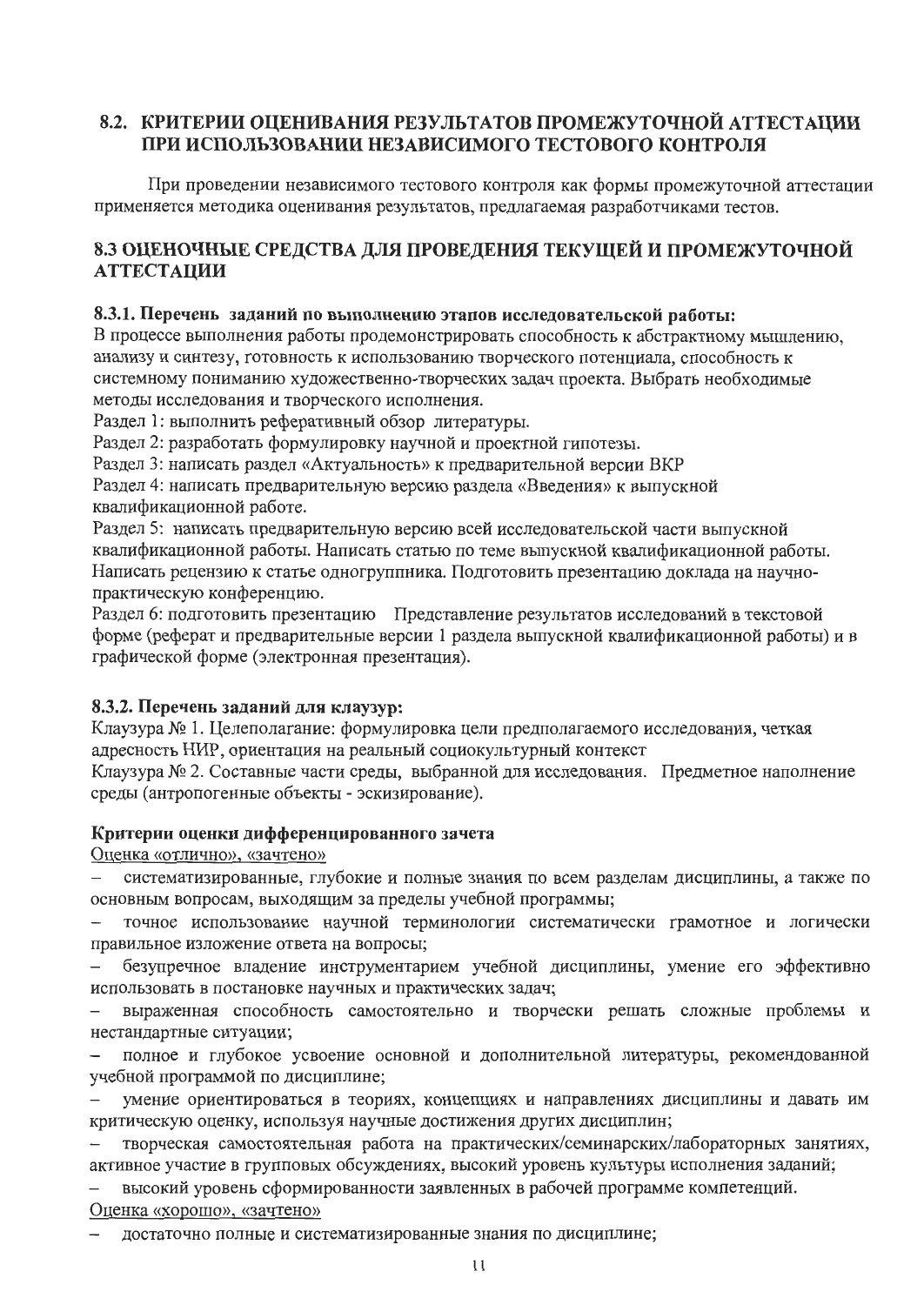умение ориентироваться в основных теориях, концепциях и направлениях дисциплины и давать им критическую оценку;

использование научной терминологии, лингвистически и логически правильное изложение ответа на вопросы, умение делать обоснованные выводы;

владение инструментарием по дисциплине, умение его использовать в постановке и решении  $$ научных и профессиональных задач;

усвоение основной и дополнительной литературы, рекомендованной учебной программой по лисциплине:

самостоятельная работа на практических занятиях, участие в групповых обсуждениях,  $\overline{\phantom{0}}$ высокий уровень культуры исполнения заданий;

средний уровень сформированности заявленных в рабочей программе компетенций. Оценка «удовлетворительно», «зачтено»

достаточный минимальный объем знаний по дисциплине;

усвоение основной литературы, рекомендованной учебной программой;  $-$ 

умение ориентироваться в основных теориях, концепциях и направлениях по дисциплине и давать им оценку;

использование научной терминологии, стилистическое и логическое изложение ответа на вопросы, умение делать выводы без существенных ошибок;

владение инструментарием учебной дисциплины, умение его использовать в решении  $\overline{\phantom{0}}$ типовых задач;

умение под руководством преподавателя решать стандартные задачи;  $\overline{\phantom{a}}$ 

работа под руководством преподавателя на практических занятиях, допустимый уровень культуры исполнения заданий

достаточный минимальный уровень сформированности заявленных в рабочей программе компетенций.

Оценка «неудовлетворительно», «не зачтено»

- фрагментарные знания по дисциплине;  $-$
- отказ от ответа (выполнения письменной работы);  $\overline{\phantom{0}}$
- знание отдельных источников, рекомендованных учебной программой по дисциплине;
- неумение использовать научную терминологию;  $\overline{\phantom{0}}$
- наличие грубых ошибок;  $\overline{\phantom{0}}$
- низкий уровень культуры исполнения заданий;
- низкий уровень сформированности заявленных в рабочей программе компетенций.  $\equiv$

|                                                  | Рабочая программа дисциплины составлена авторами: |                                  |                  |             |         |  |  |  |  |  |  |
|--------------------------------------------------|---------------------------------------------------|----------------------------------|------------------|-------------|---------|--|--|--|--|--|--|
| $N$ оп/п                                         | Кафедра                                           | Ученая степень,<br>ученое звание | ФИО<br>Должность |             | Подпись |  |  |  |  |  |  |
|                                                  | Кафедра<br>дизайна среды                          | профессор<br>доцент              |                  | С.В.Наумова |         |  |  |  |  |  |  |
|                                                  | Рабочая программа дисциплины согласована:         |                                  |                  |             |         |  |  |  |  |  |  |
| Заведующий кафедрой дизайна среды<br>Н.Н. Ляпцев |                                                   |                                  |                  |             |         |  |  |  |  |  |  |
| Н.В. Нохрина<br>Директор библиотеки УрГАХУ<br>cq |                                                   |                                  |                  |             |         |  |  |  |  |  |  |
| И.С. Зубова<br>Декан факультета дизайна          |                                                   |                                  |                  |             |         |  |  |  |  |  |  |
|                                                  |                                                   |                                  |                  |             |         |  |  |  |  |  |  |